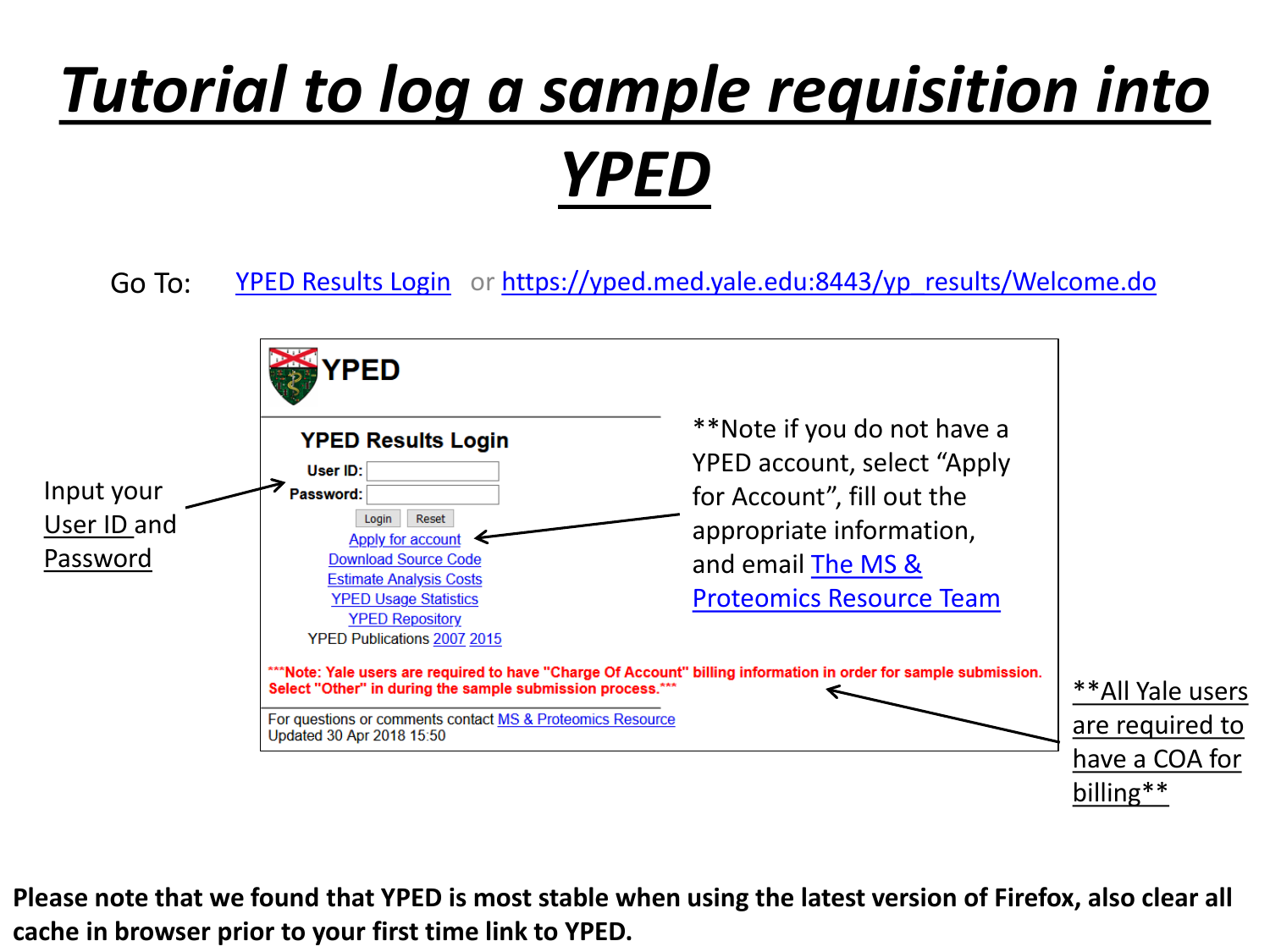

## **User Functions User: Tu Lam**



For questions or comments contact MS & Proteomics Resource Updated 30 Apr 2018 15:50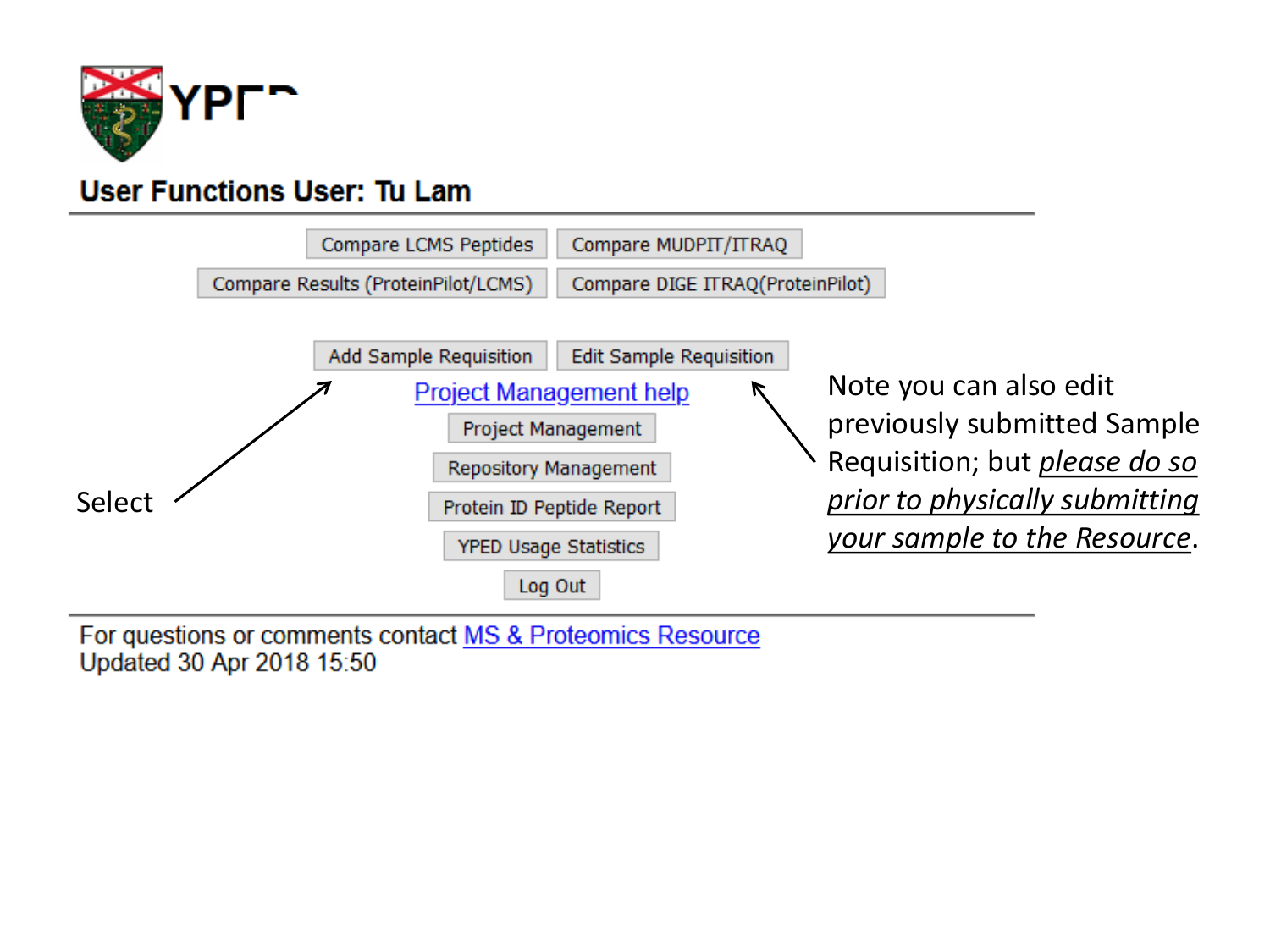

| <b>Select Sample Requisition USER: Tu Lam</b>                                                                                                                                                                                       | Only create a project if you |  |  |  |  |
|-------------------------------------------------------------------------------------------------------------------------------------------------------------------------------------------------------------------------------------|------------------------------|--|--|--|--|
| <b>Select Project</b>                                                                                                                                                                                                               | are a Yale/NIDA Member.      |  |  |  |  |
| Create New Project                                                                                                                                                                                                                  |                              |  |  |  |  |
| Select Analysis Type Select Funding Source Template Sample(optional)<br>Submit<br>Done<br>Note: Yale Keck MS & Proteomics Resource will only keep samples up to 3 years max.<br>All older samples will be discarded without notice. |                              |  |  |  |  |
| For questions or comments contact MS & Proteomics Resource<br>Updated 30 Apr 2018 15:50<br>Select the Type of Analysis for the samples set.                                                                                         |                              |  |  |  |  |
| **If you are submitting different sample type or require different analyses at the same<br>time, please "Add" a different requisition for each type of analysis needed.**                                                           |                              |  |  |  |  |
| Most Common Analysis Type ( <b>Email us</b> if other Analysis are needed):                                                                                                                                                          |                              |  |  |  |  |
| <b>Gel-Protein ID:</b> For qualitative protein ID only - If sample is in gel format.                                                                                                                                                |                              |  |  |  |  |
| <b>Solution-Protein ID:</b> For qualitative protein ID only - Use this if sample (a)<br>solution, (b) cell pellet, (c) protein pellet, or (d) tissue.                                                                               |                              |  |  |  |  |

*Label Free Quant:* For quantitative proteomics – Must have at least three biological replicate per condition.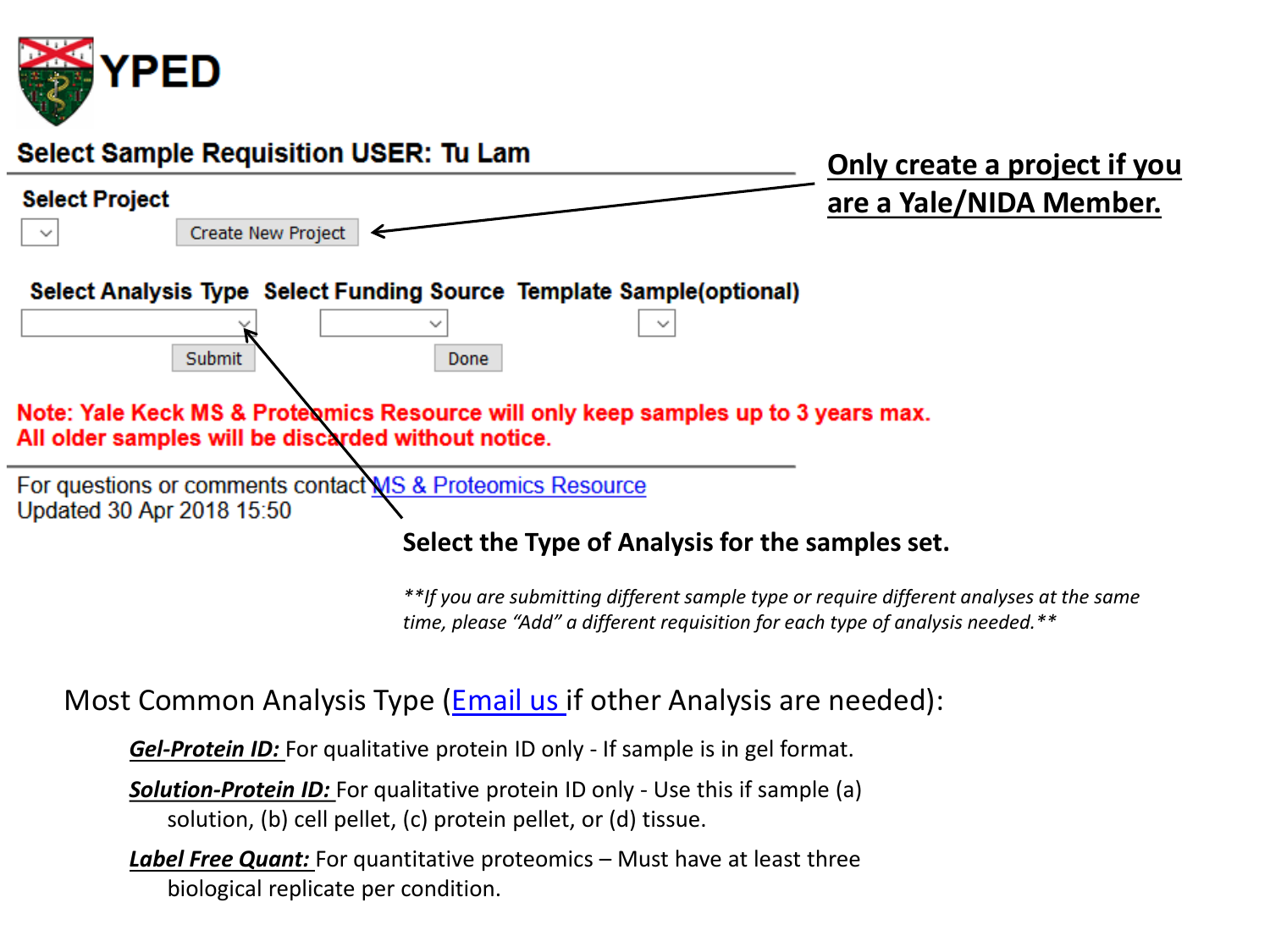

#### Select Sample Requisition USER: IU Lam

#### **Select Project**

 $\checkmark$ 



Create New Project

Select Analysis Type Select Funding Source Select Number of Samples Template Sample(optional)



### **Most Common Funding Source [\(Email us i](mailto:tukiet.lam@yale.edu;jean.kanyo@yale.edu;weiwei.wang@yale.edu;florine.collin@yale.edu?subject=Requesting%20Un-common%20Analysis%20Type)f you have any questions):**

*Other*: If you are a Yale member, please select "Other" and specify the COA number when "billing information" is requested.

*NIDA*: If you/your PI is a member of the Yale/NIDA Neuroproteomics Center, then please select NIDA, provide the appropriate COA or PO number, and specific if samples are part of the (a) Yale/NIDA Pilot, Yale/NIDA Center project, Yale/NIDA developmental project, or Non-Yale/NIDA Center project in the "Comments" field (see next slide).

*PO* or *Credit Card*: If you are a NonYale member, either select "PO" or "Credit Card". For PO, please provide the PO #. For Credit Card, please go to this Link and follow instruction on submission of CC to our business office directly.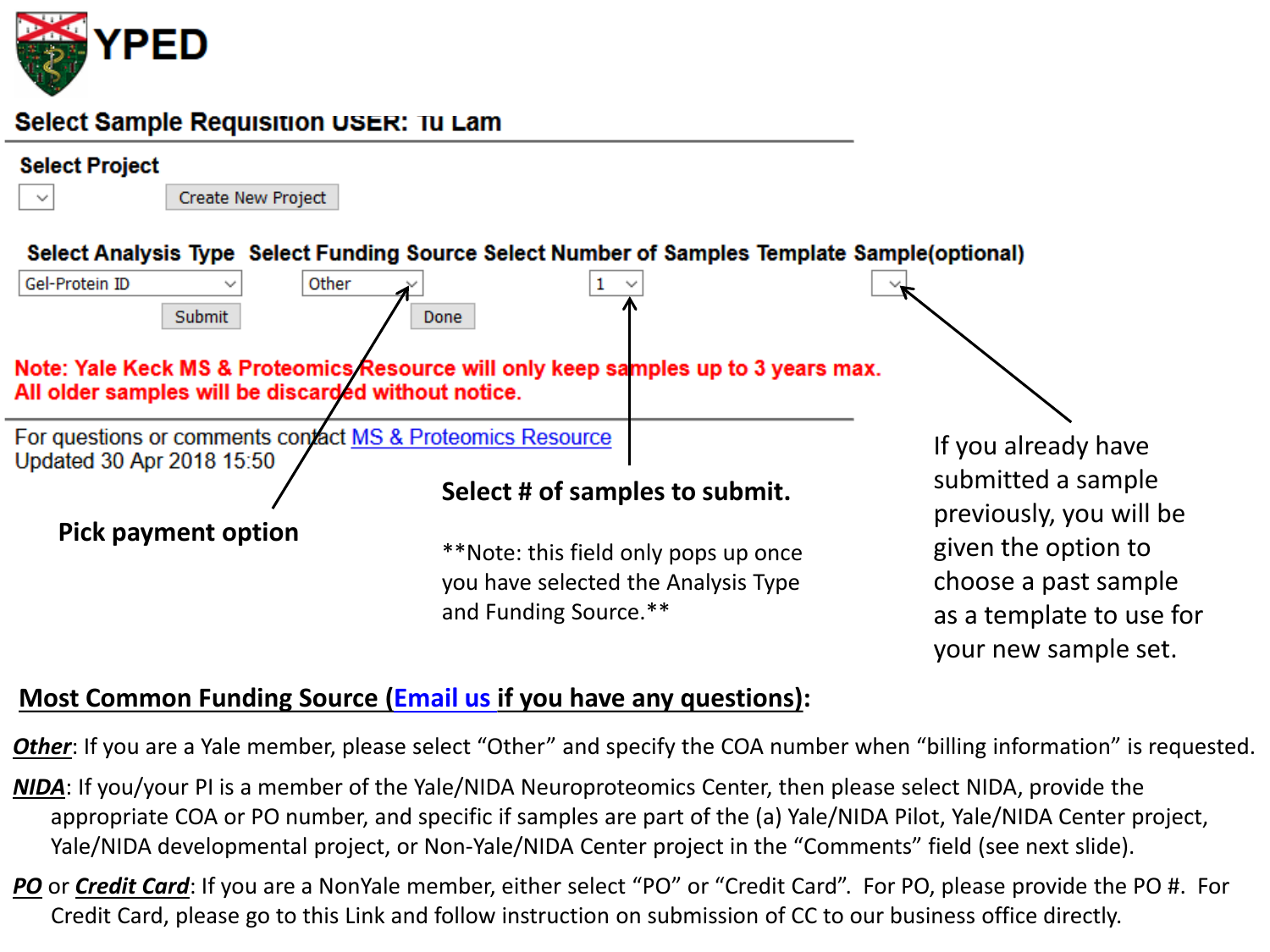

| Add Sample Requisition USER: Tu Lam       |                                       | $*$ = Are required fields             |
|-------------------------------------------|---------------------------------------|---------------------------------------|
| Analysis Type: Gel-Protein ID             | Funding Source: Other<br>$\checkmark$ |                                       |
| Type Billing Information*                 | <b>Special Billing Instructions</b>   |                                       |
|                                           |                                       |                                       |
| Number of Samples to add $\boxed{1 -}$    | <b>Extend Sample Requisition</b>      |                                       |
| Sample #                                  |                                       |                                       |
| Sample Name*                              |                                       |                                       |
| Stain <sup>*</sup>                        | $\bigcirc$ silver                     | For Yale and/or Yale/NIDA             |
|                                           | ○ Coomassie                           |                                       |
|                                           | $\bigcirc$ none                       | Center members, please                |
| Organism <sup>*</sup>                     |                                       | fill in COA and/or PO#                |
| Tissue                                    |                                       |                                       |
| <b>Cell Line</b>                          |                                       | here                                  |
| <b>Estimated Total Amount (ug)*</b>       |                                       |                                       |
| <b>Estimated Total Amount (picomoles)</b> |                                       |                                       |
| <b>Accession ID suspected protein</b>     |                                       |                                       |
| <b>Digest</b>                             | <sup>●</sup> Trypsin                  | For Yale/NIDA members: please         |
|                                           | ○ LysC/Trypsin                        | indicate one of the following (a)     |
|                                           | $\bigcirc$ LysC                       | Yale/NIDA Pilot, (b) Yale/NIDA Center |
|                                           | $\bigcirc$ GluC                       |                                       |
|                                           | O Other (Specify)                     | project, (c) Yale/NIDA developmental  |
|                                           |                                       | project, or (d) Non-Yale/NIDA Center  |
| <b>Sample Description/Comment*</b>        |                                       |                                       |
| <b>Growth Conditions</b>                  |                                       | project in the "Comments" field.      |
|                                           |                                       |                                       |
| <b>Extraction Procedure</b>               |                                       |                                       |
|                                           |                                       |                                       |
| <b>Post Translation Modification</b>      | $\circledcirc$ none                   |                                       |
|                                           | $\bigcirc$ Phospho                    | Fill out the information and then     |
|                                           | O Other (Specify)                     |                                       |
| Key Words*                                |                                       | press the "Add Sample Requisition"    |
| Add Sample Requisition                    | Cancel                                |                                       |

For questions or comments contact MS & Proteomics Resource<br>Updated 30 Apr 2018 15:50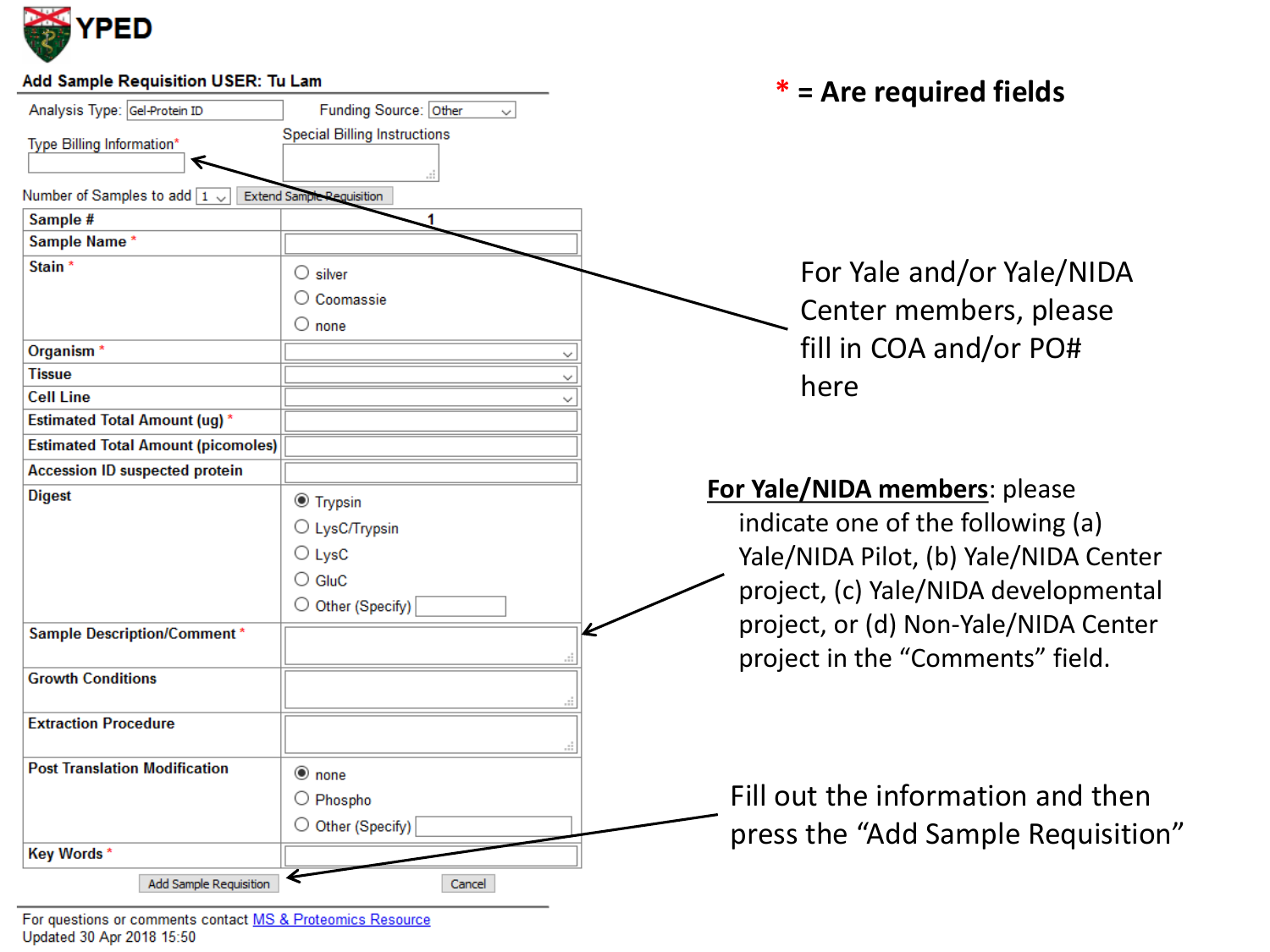

#### Add Sample Requisition USER: Tu Lam

| Sample Requisition created. req_num: r_58268 |                                                                                      |  |
|----------------------------------------------|--------------------------------------------------------------------------------------|--|
| Analysis Type: Gel-Protein ID                | Funding Source: Other                                                                |  |
| Type Billing Information*                    | <b>Special Billing Instructions</b>                                                  |  |
| Testing CO01.GR1232.2342                     |                                                                                      |  |
|                                              | a.                                                                                   |  |
| Number of Samples to add $\boxed{1}$         | <b>Extend Sample Requisition</b><br>1                                                |  |
| Sample #<br>Sample Name*                     |                                                                                      |  |
| Stain <sup>*</sup>                           | Testing_2                                                                            |  |
|                                              | $\circledcirc$ silver                                                                |  |
|                                              | $\bigcirc$ Coomassie                                                                 |  |
|                                              | $\bigcirc$ none                                                                      |  |
| Organism <sup>*</sup>                        | Homo sapiens                                                                         |  |
| <b>Tissue</b>                                |                                                                                      |  |
| <b>Cell Line</b>                             |                                                                                      |  |
| <b>Estimated Total Amount (ug)*</b>          | 23                                                                                   |  |
| <b>Estimated Total Amount (picomoles)</b>    |                                                                                      |  |
| <b>Accession ID suspected protein</b>        |                                                                                      |  |
| <b>Digest</b>                                | <b>■</b> Trypsin                                                                     |  |
|                                              | O LysC/Trypsin                                                                       |  |
|                                              | $\bigcirc$ LysC                                                                      |  |
|                                              | $\bigcirc$ GluC                                                                      |  |
|                                              | O Other (Specify)                                                                    |  |
|                                              |                                                                                      |  |
| <b>Sample Description/Comment*</b>           | Yale/NIDA Center Pilot.<br>Looking<br>for<br>Phosphorylation.<br>Sample<br>-18<br>a. |  |
| <b>Growth Conditions</b>                     |                                                                                      |  |
|                                              | ä.                                                                                   |  |
| <b>Extraction Procedure</b>                  |                                                                                      |  |
|                                              | ă                                                                                    |  |
| <b>Post Translation Modification</b>         | $\bigcirc$ none                                                                      |  |
|                                              | <b>O</b> Phosph                                                                      |  |
|                                              | Other (Specify)                                                                      |  |
| <b>Key Words*</b>                            | Phospho Test                                                                         |  |
|                                              |                                                                                      |  |
| View/Print PDF Requisition<br>Done           |                                                                                      |  |

For questions or comments contact MS & Proteomics Resource Updated 30 Apr 2018 15:50

# **Example of a Sample Form that is filled out successfully.**

Once the form is completed (as indicated by the "Sample Requisition created. Req\_number: r\_xxxxx") press the "View/Print Requisition" button. A pdf version of the samples submission will popup in a new tab in your browser (see next slide).

\*\*Note: Press "Done" only after you print the pdf version of the form [see next slide]. Also Make sure to exit out of the browser if you are using a Public computer, so that your Login information is secure.\*\*